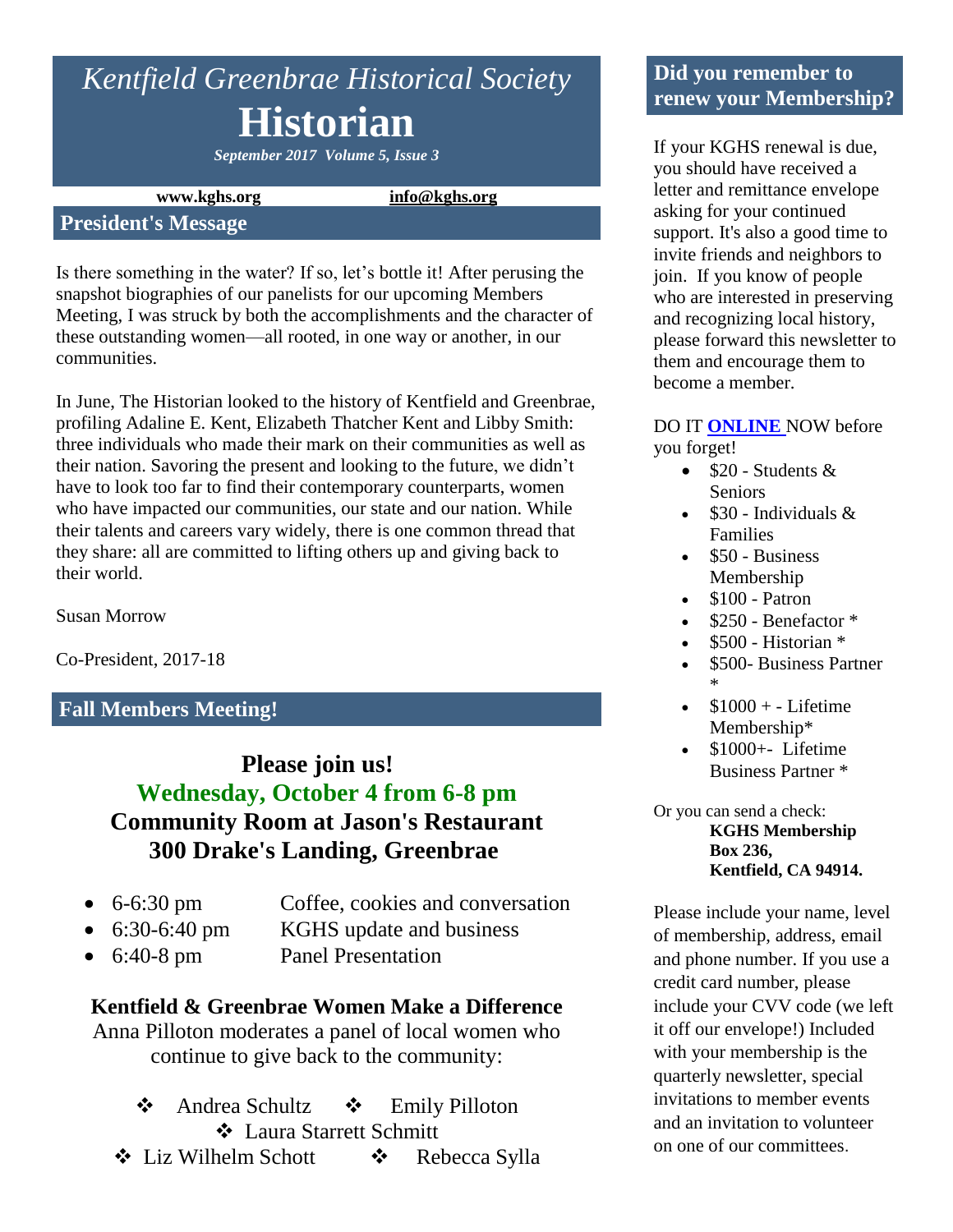#### **ANDREA SCHULTZ**

As the youngest of the four daughters of Neil Schultz, Andrea grew up in the first house built in Greenbrae. It overlooked what is now the Bon Air Center and where she presides as president and CEO of Greenbrae Management Inc. Andrea has a deep history with the community. She remembers playing as a child in the construction sites, taking silver disks from electrical boxes to use as play money, sliding down the grassy hills in card board boxes and building teepees out of the local anise. A favorite memory was driving around with her father to judge the annual Christmas decorations. She attended Greenbrae School, Kent and then Redwood before going to Washington State University to get a degree in Business Administration. Growing up in Greenbrae gave her the foundation of her values. It was a simpler time without the excesses of the modern world..

After years living in other parts of the country, Andrea returned to Kentfield to raise her children, and in 1990 began working for her dad at Greenbrae Management, the company she now heads. Her strong sense of responsibility to the community is apparent in her roles as chair of the Marin General Hospital Foundation's Board of Directors and also chair and president of the Schultz Foundation — a foundation that seeks to enrich the community through philanthropy and local events. She has sat on the Community Advisory Committee of the Bank of Marin since 2010. She has served on the board of the Marin Council of the Boy Scouts of America, the advisory board of Dominican University, fundraising chair of the Marin Row Association Junior Program and various roles within the Kentfield School District.



 *Andrea Schultz Rebecca Sylla*

#### **KGHS in the Community… look for us**

- Thursday, September 21: Pop Up Store Open 4-6 pm in Bon Air
- Sunday, October 8: Pancake Breakfast Kentfield Fire Dept. 7:30
- Saturday, October 14: Pop Up Store Open 10-2 Bon Air Classic Car Show

#### **REBECCA SYLLA**

A Marin native and the youngest of four, Rebecca Nelson Sylla grew up in Lucas Valley. She attended Lucas Valley School, Miller Creek Junior High and Marin Academy before completing an English degree at UC Davis.

Her parents' love of travel and adventure soon became her own. She enjoyed learning languages and spent two months in Guatemala and Mexico backpacking before her senior year in high school. A year abroad during college allowed her to travel through Africa and Europe where she continued to foster a love for different cultures.

Professionally, Rebecca's early career was spent in commercial production and special effects for television and film. While working for Industrial Light and Magic in San Rafael, she met her husband, Tom, and settled in San Anselmo. After the birth of their first child, the couple moved to Kentfield where they had two more children.

Over the years, Rebecca has volunteered with her children's schools and a variety of community ventures. She has served on boards, including the Marin Art & Garden Center, Pixie Park, and Marin Academy. She volunteered extensively within the Kentfield School District from 1999 - 2012, which included working on the school bond campaign; parcel tax renewal; parentgiving; overhaul and management of food programs; weekly subbing for front office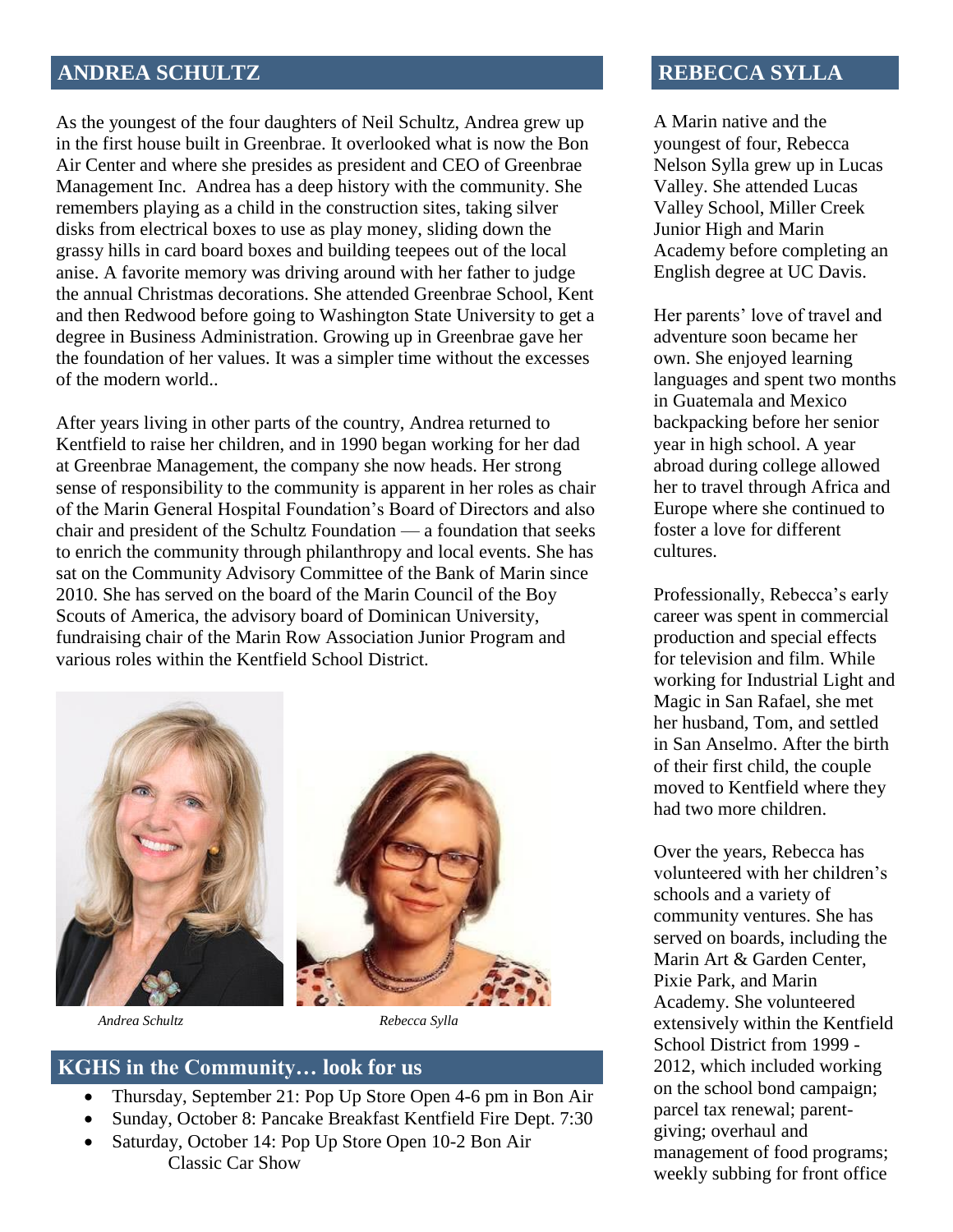secretaries; and general support for classrooms/teachers/staff. She has served on committees in the Kent Woodlands Property Owner's Association (KWPOA) and created the Kent Woodlands Neighborhood Directory.

Currently, Rebecca is an independent video producer and also actively works to support and foster activities that help bring people closer together in her community. Rebecca, along with Mary Gilardi, is responsible for the wonderful video on George Demont Otis which was featured by the KGHS last fall.

### **EMILY PILLOTON**

Emily was born outside of Chicago, but moved to Kentfield in the middle of her Kindergarten year (She remembers vividly making lots of braids out of thick yarn in Mrs. Paddock's class, as well as sanding a wooden cutting board). She went to Bacich Elementary and then Kent Middle School '95, and Redwood High School '99. Her family lived in the Kent Woodlands area, way up the hill where she spent much of her childhood making things in the woods, crawling through the forest, and in nature.

Emily's grandmother, Margaret Lam, used to live on Sir Francis Drake near Ash Avenue, and she spent many afternoons at her house with her younger sisters, making dumplings or playing the piano or painting. She was a huge influence on her creative practice: she modeled a constant sense of curiosity and creativity in all media, and she was just the most compassionate woman on the planet. The work that Emily does now with young people, making and building things, stems directly from those hours she spent with her. She had a few incredible teachers over the course of her K-12 education who all pushed her beyond her intellectual comfort zone and helped her become a lifelong diehard learner. "To this day I crave learning, for the sake of learning; I am totally in awe of all the things around us and how they work. These teachers were the first who gave me permission to be a nerd and to encourage me to be curious about everything. It was because of their support of my learning in so many subjects that I eventually discovered architecture as a field where I could continue to learn about so many different disciplines: math, science, social sciences and culture, art and aesthetics, and more."



Emily Pilloton is a designer, builder, educator, and founder of the nonprofit design agency Project H Design and its sister program, Girls Garage. Using architecture and design as a vehicle for social justice, she works alongside youth ages 9- 18 to bring to life public architecture projects that transform lives and communities. She has built a farmers market with high school students, a playhouse with and for the daughters of abused mothers, a school library by the hands of its own middle school students, and microhomes for a transitional housing agency. Her work seeks to change the authorship of our built environment and give power to the underestimated and marginalized, specifically young girls and communities of color. Emily holds a Bachelor of Arts in Architecture from the University of California Berkeley, and a Master of Fine Arts in Designed Objects from the School of the Art Institute of Chicago. She is currently a Lecturer in the College of Environmental Design at the University of California Berkeley, and is the author of two books, *Design Revolution: 100 Products that Empower People*, and *Tell Them I Built This:* Transforming Schools, Communities, and Lives With Design-Based Education. Her work is documented in the fulllength film *If You Build It.*



Box 236, Kentfield, CA 94914 [info@kghs.org,](mailto:info@kghs.org) [www.kghs.org](http://www.kghs.org/) 415-484-5447